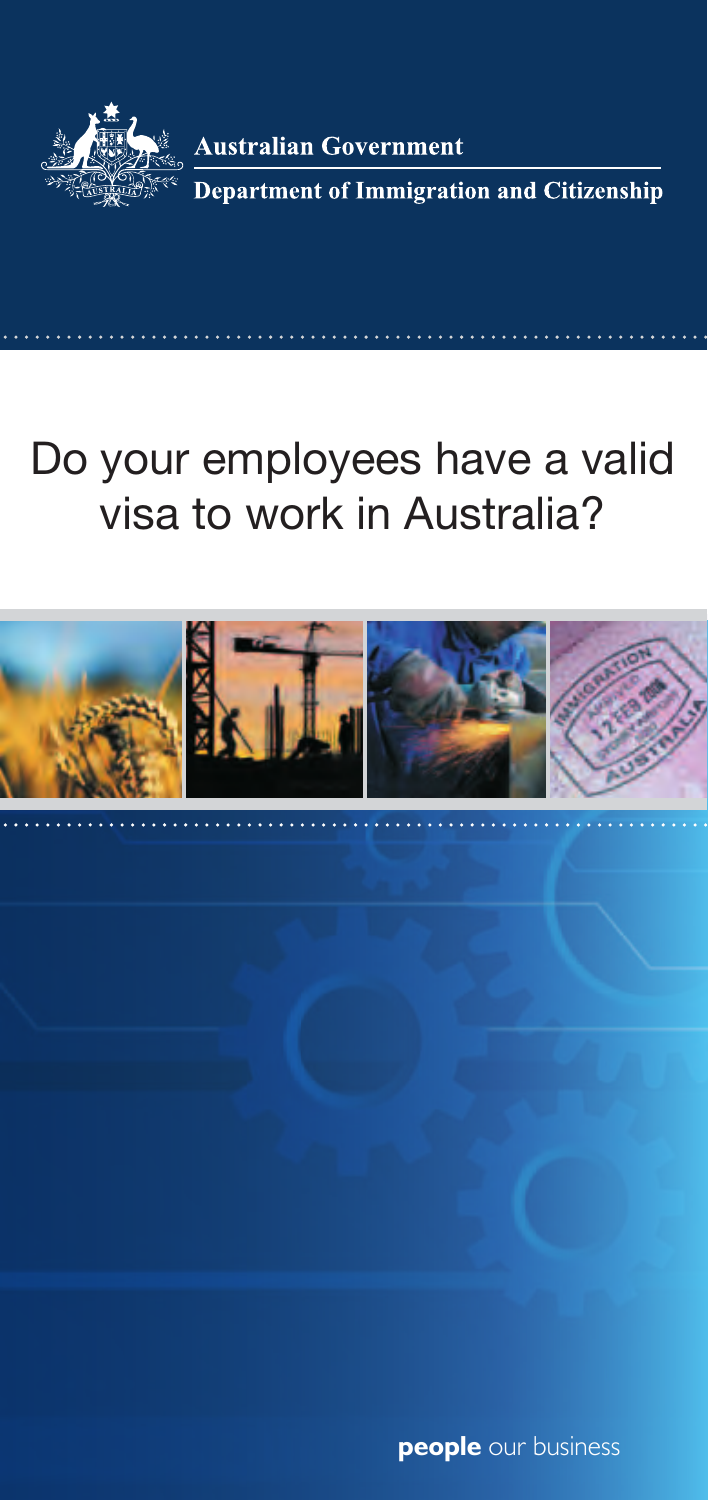| <b>Contents</b>                                                          |         |
|--------------------------------------------------------------------------|---------|
| Employing an illegal worker<br>is a criminal offence                     | page 4  |
| Checking a prospective<br>employee's entitlement<br>to work in Australia | page 7  |
| Case studies                                                             | page 12 |
| Work entitlement checklist                                               | page 17 |
|                                                                          |         |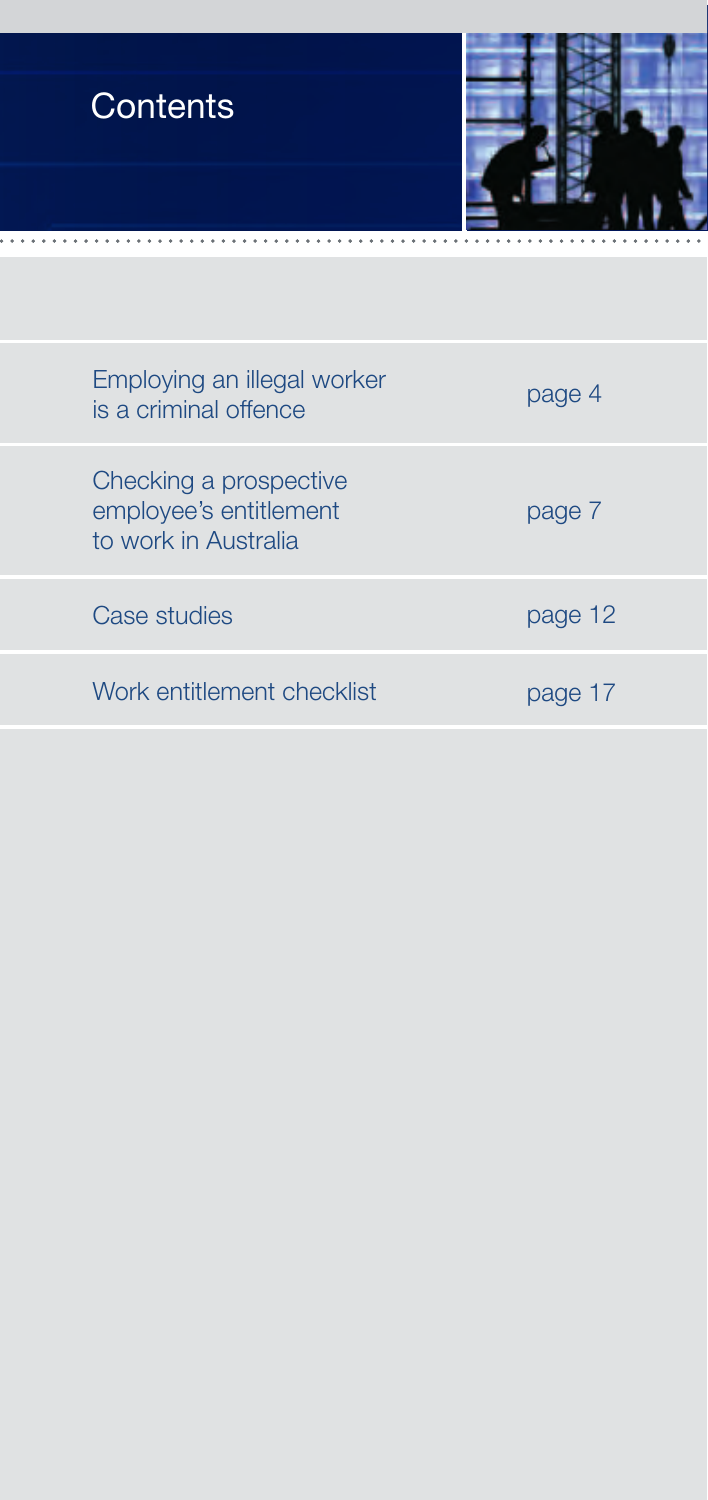## Employing an illegal worker is a criminal offence

It is an offence under the Migration Act 1958 to knowingly or recklessly allow workers to work, or to refer workers for work, where those workers are from overseas and either illegally in Australia or working in breach of their visa conditions.

People from overseas who work while in breach of their conditions of entry, or who work while illegally in Australia, are referred to in this booklet as illegal workers.

People convicted of these offences face fines of up to \$13 200 and two years' imprisonment.

Companies face fines of up to \$66 000 per illegal worker

These provisions apply to employers and labour suppliers who engaged and/or referred illegal workers from 19 August 2007.

#### Who will be affected?

These provisions apply to employers, labour hire companies, employment agencies and anyone who either allows illegal workers to work, or refers illegal workers for work. They apply to taxi owners who bail or lease their taxi cabs to drivers and also to some people who rent or lease rooms to sex workers.

These provisions also apply to businesses that operate informal referral services such as organising harvest work for backpackers from hostels. Only businesses in a direct legal relationship with an illegal worker either by being a party to an employment contract or to an independent contractor arrangement, can commit the offence of allowing an illegal worker to work.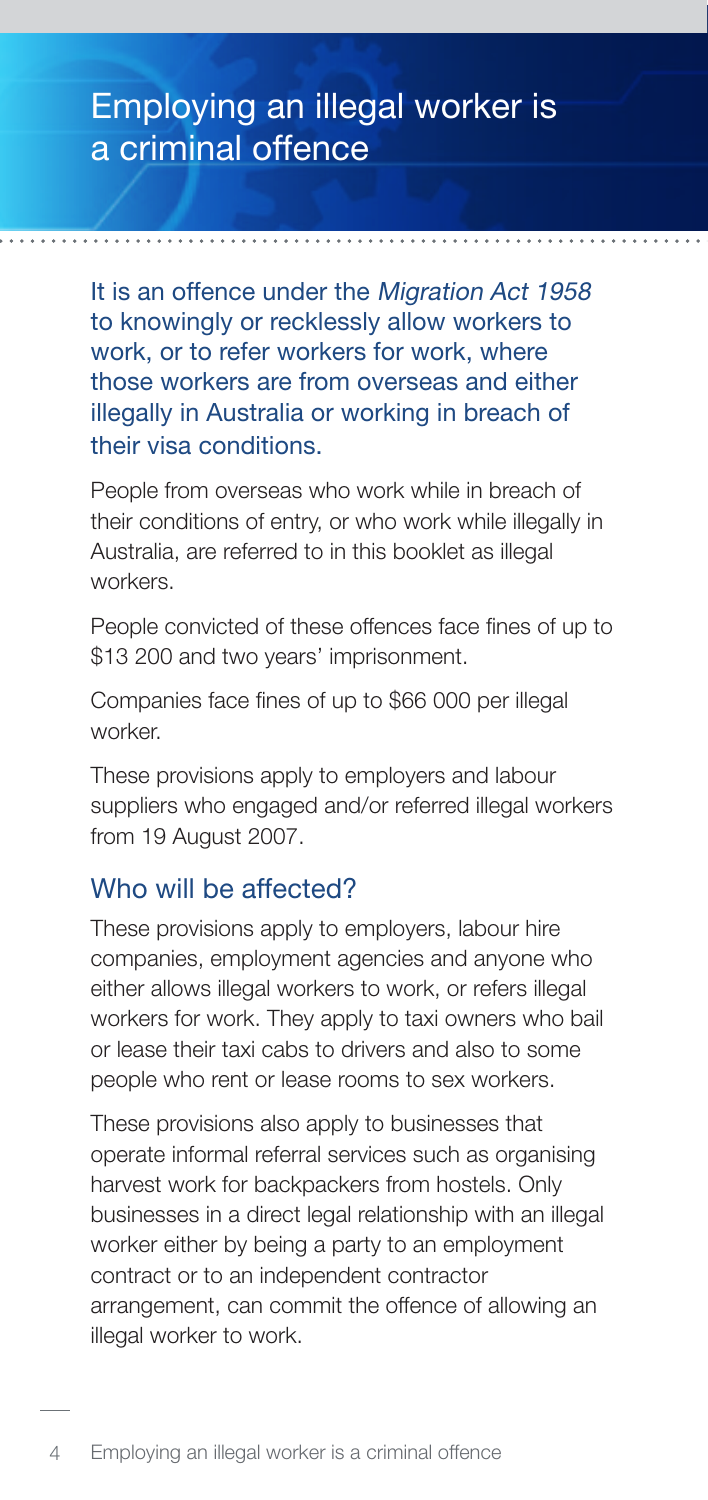

Similarly, if a worker is sourced through a labour hire company that remains the legal employer of the worker, the business using the services of the worker will not be liable, unless it also has a separate legal relationship with that worker. In this situation the labour hire company could commit an offence.

## Avoiding discrimination

It is important not to single out particular applicants for work entitlements checking that is based simply on their appearance or accent. The easiest way to avoid discrimination and to ensure that everyone is treated equally is to check the work entitlements of all job applicants.

#### Warnings for first-time offenders

Most first-time offenders will be given a warning notice rather than being referred for prosecution.

The exceptions would be where:

- an employer actually knew that the worker was working illegally
- the illegal worker is being exploited
- the employer or labour supplier is involved in an organised employment racket.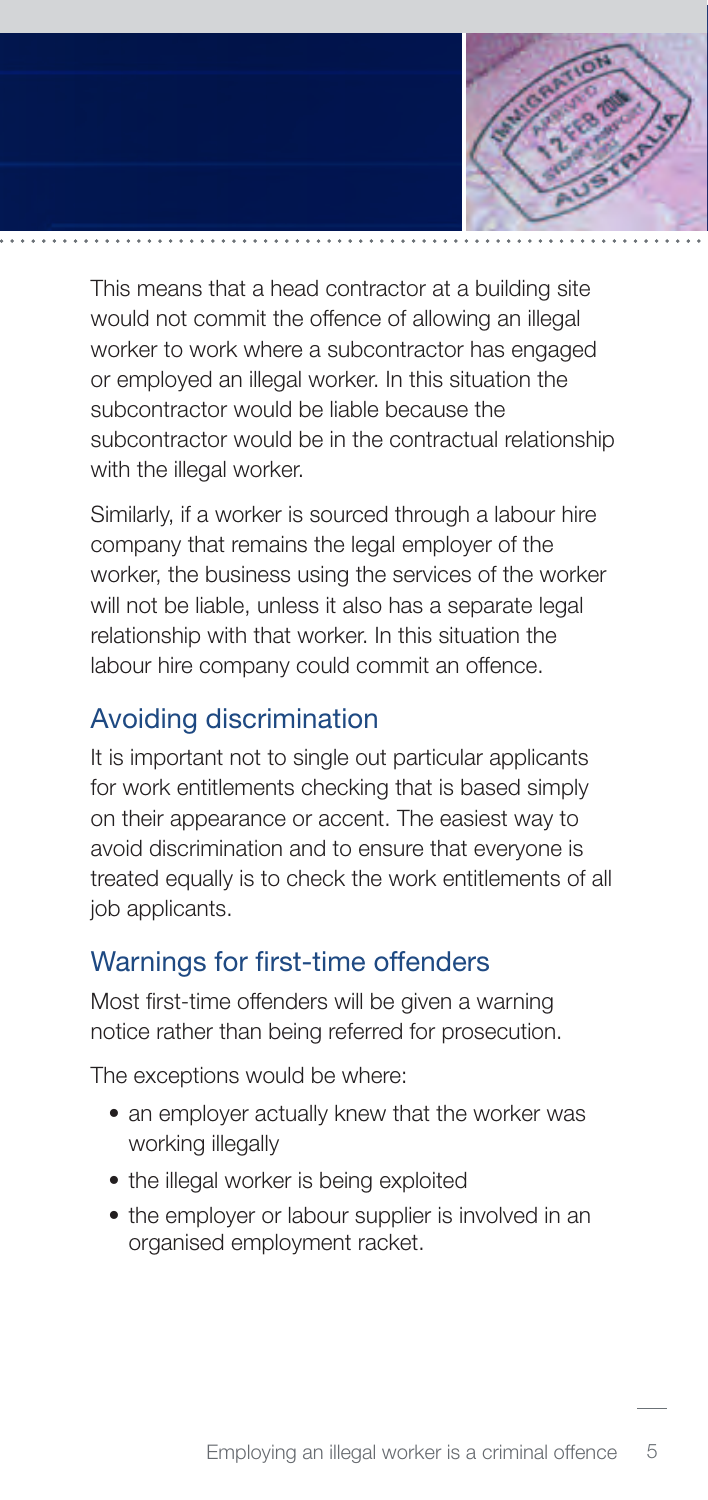## Higher penalties apply where an illegal worker is being exploited

Where an illegal worker is being exploited through slavery, forced labour or sexual servitude, the maximum penalties are five years imprisonment, fines up to \$33 000 for individuals and \$165 000 per illegal worker for companies.

## Where to find more information on the offences

For more information about the legislation including frequently asked questions and recruitment scenarios visit http://www.immi.gov.au/employer-obligations.

Information about the *Migration Amendment (Employer Sanctions) Act 2007* and its Explanatory Memorandum is available at http://www.comlaw.gov.au.

#### Employer awareness sessions

The Department of Immigration and Citizenship (DIAC) can provide free on-site information sessions about employing workers from overseas or checking work entitlements.

To organise a session or for more information on visa conditions please phone 1800 040 070 or visit http://www.immi.gov.au/employers.

#### Why you should check the work entitlements of new employees

Illegal workers are non-Australian citizens who are working in Australia without a visa, or who are in Australia lawfully but working in breach of their visa conditions. Work means any activity that normally attracts remuneration. In other words, even unpaid workers will be considered to be working if their work would normally attract remuneration.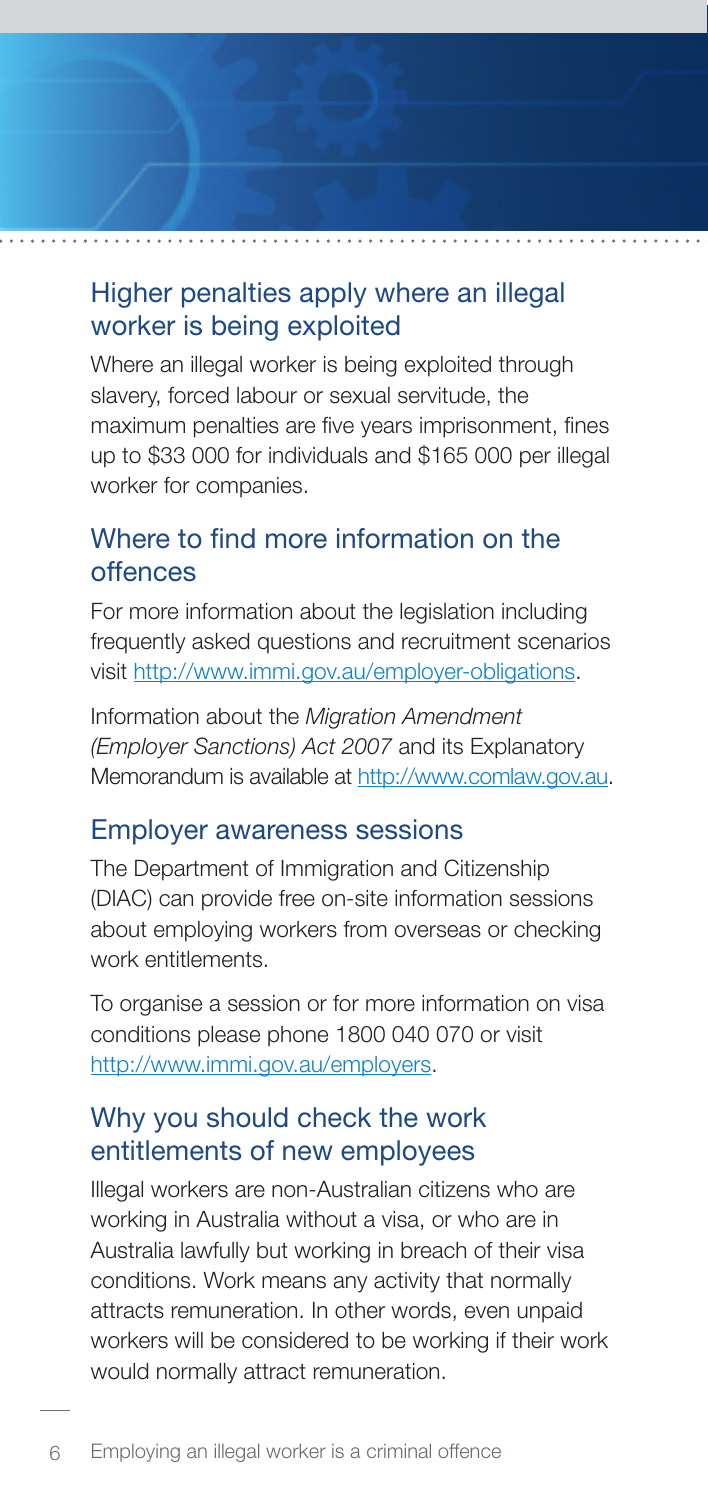## Checking a prospective employee's entitlement to work in Australia

People found working without a valid visa can be removed from the workplace without notice to their employers.

To avoid the disruption and loss of investment caused by the sudden removal of an employee, employers should check the work entitlements of new employees.

## Who can work in Australia?

- • Australian citizens
- Australian permanent residents
- New Zealand citizens who entered Australia on a current New Zealand passport and were granted a visa with work entitlements on arrival
- non-Australian citizens holding a valid visa with work entitlements.

#### Evidence of entitlement to work

Not all visas allow people to work in Australia. Employers need to take reasonable steps to check job applicants' entitlement to work before employing them.

#### Each of the following is proof of a person's entitlement to work:

- an Australian passport
- an Australian citizenship certificate
- a certificate of evidence of Australian citizenship
- a valid visa with permission to work (checked through VEVO or Faxback)
- a full Australian birth certificate for a person born before 20 August 1986
- a full Australian birth certificate for a person born on or after 20 August 1986, showing that at least one parent was born in Australia.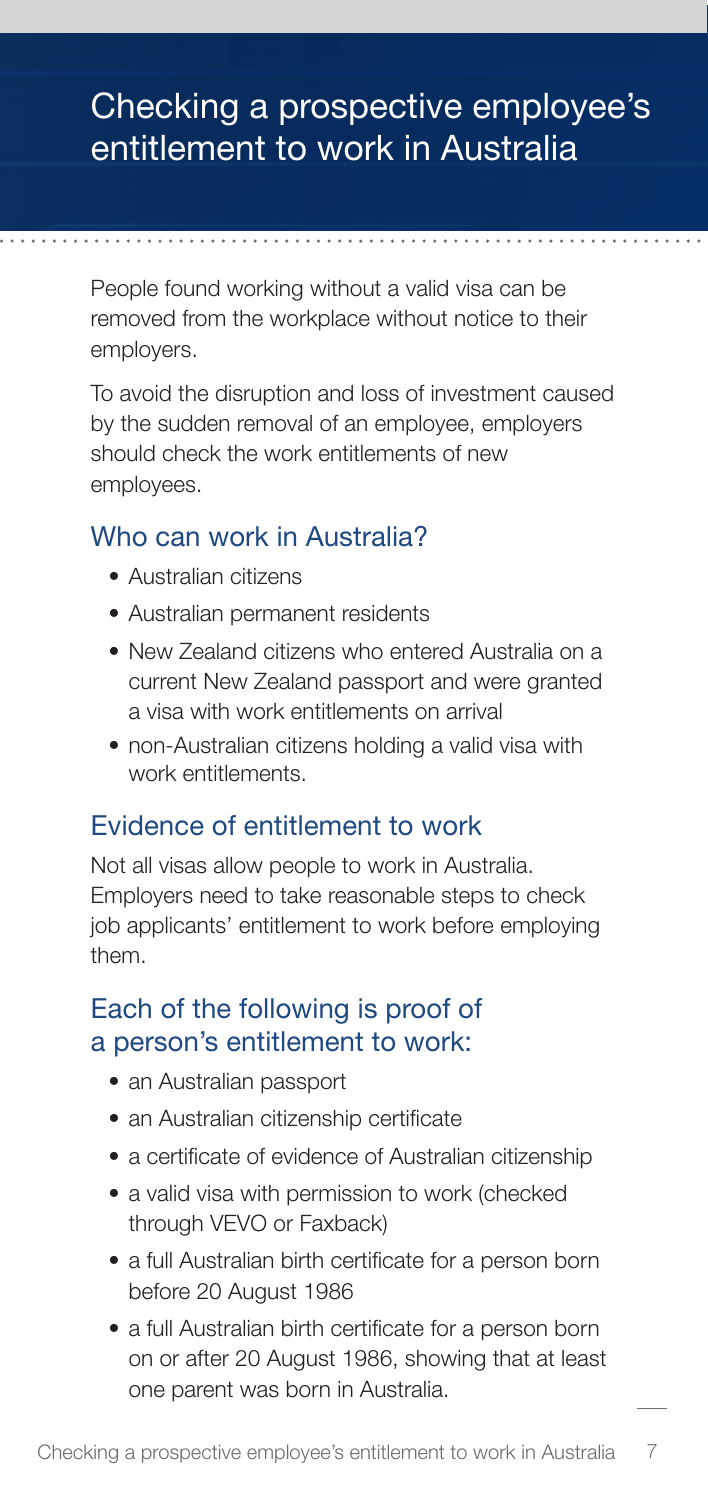If a job applicant cannot provide evidence of their entitlement to work in Australia they should be referred to the nearest DIAC office to obtain the necessary evidence.

## The following is not proof of a person's entitlement to work:

- • a tax file number
- a drivers licence
- • a Medicare card
- Job Services Australia Job Seeker ID number
- a bank account
- referrals from other employment agencies or labour suppliers
- references from previous employers.

## How do I check if a job applicant has a valid visa to work?

The Visa Entitlement Verification Online (VEVO) service is the safest, easiest and quickest way to check the work entitlements of all new workers from overseas.

If it is impractical for you to check every new worker, at a minimum you should check if:

- your business operates in an industry where DIAC locates a large number of illegal workers such as the hospitality, agriculture, manufacturing, construction, transport, retail or sex industries
- you have already been given a warning notice for employing or referring illegal workers
- you have information which suggests there is a possibility the people in question could be illegal workers.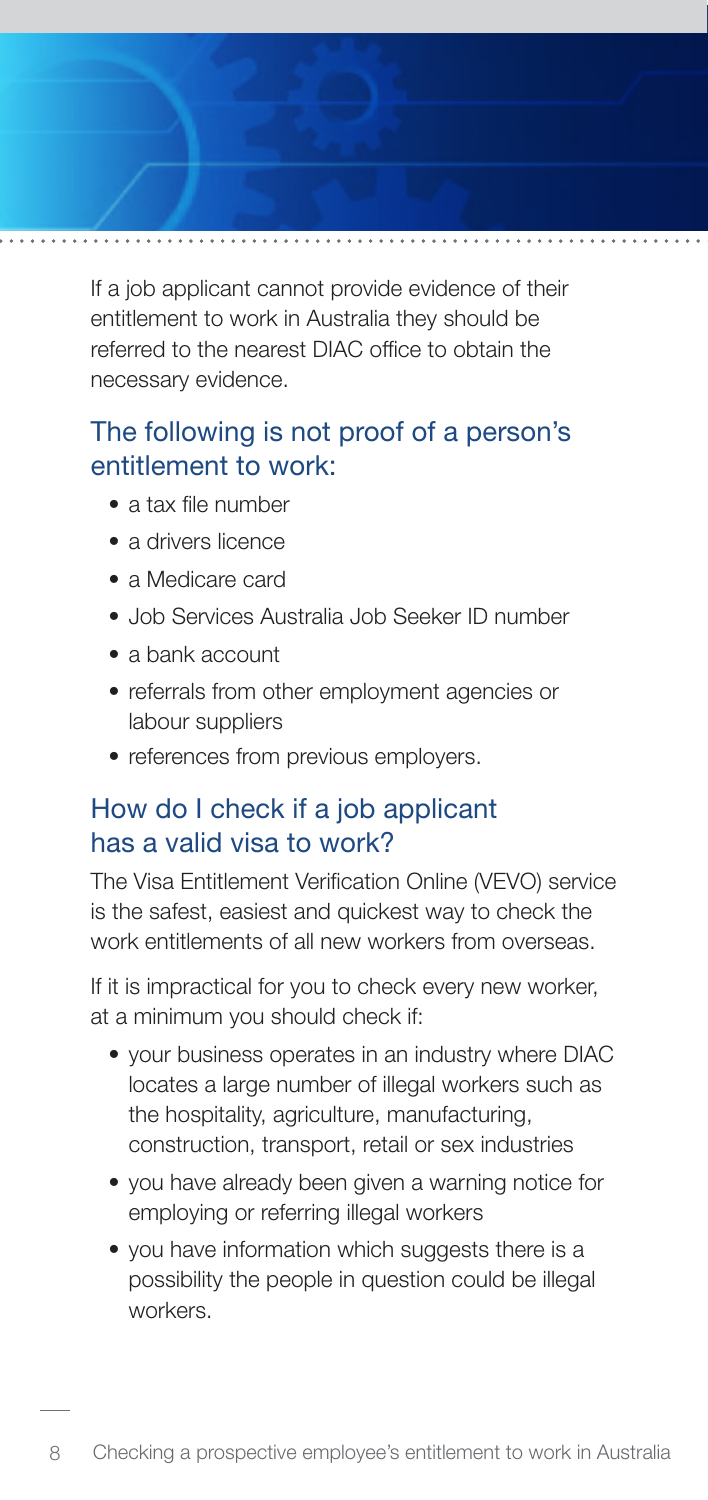

If you have information to suggest that the applicants might not be Australian citizens, then it is possible that they are illegal workers.

This could include situations where applicants:

- mention they are only visiting Australia
- present a foreign passport
- provide overseas qualifications
- refuse to provide any documentary evidence to support a claim of Australian citizenship.

If applicants refuse to cooperate with the work entitlements check, you should explain that you will be unable to employ them until their entitlement to work can be verified.

## What is VEVO?

VEVO is a free, Internet-based system that allows you to check the work entitlements of a visa holder online.

The service gives you current visa information and is available 24 hours a day, seven days a week.

## How do I use VEVO?

To use VEVO you must register online at http://www. immi.gov.au/managing-australias-borders/compliance/ info-employers/evo-orgs.htm.

When you register for VEVO you will receive a user ID and password by email within a day. You can change or update your contact details online at any time.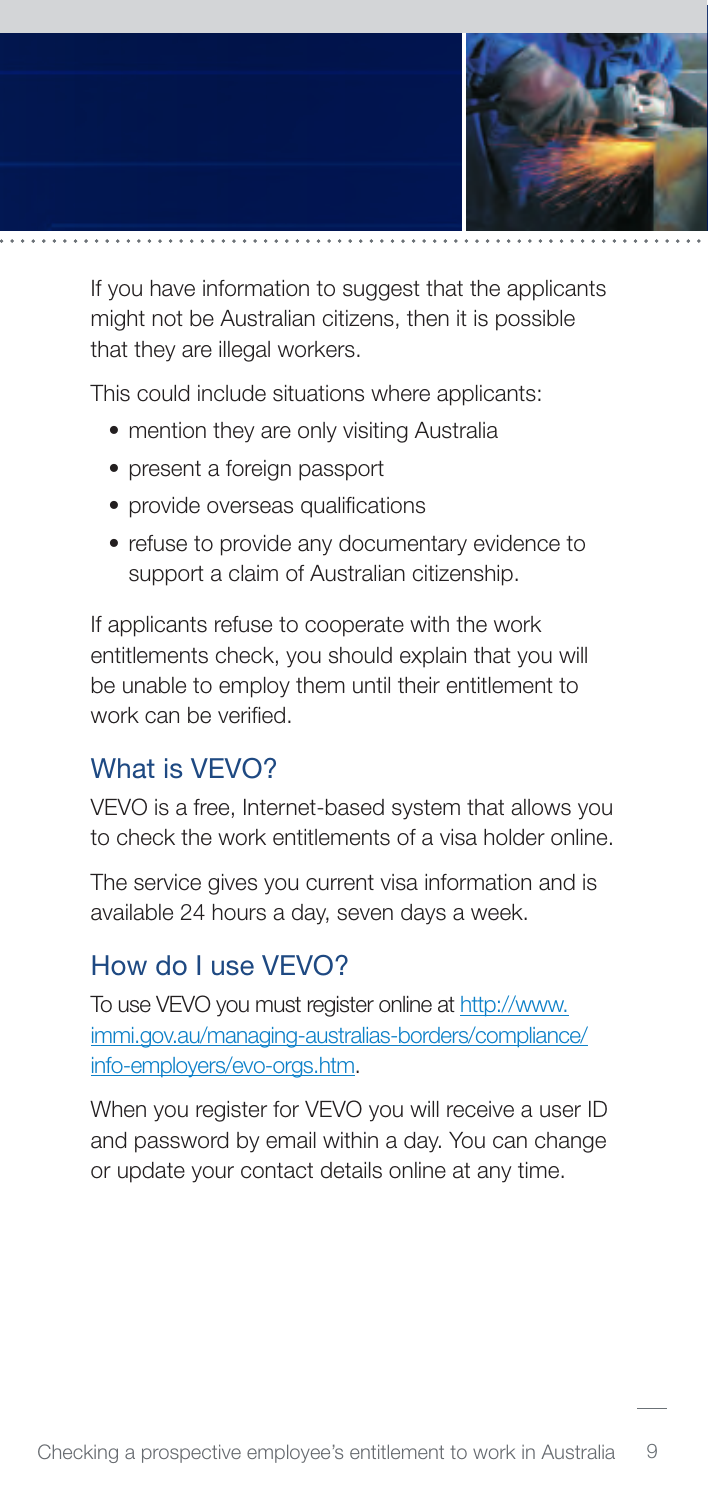Before using VEVO to check that a person has a valid visa to work in Australia you need to:

- ask them for consent to check their work entitlements
- ask for their passport
- check that the passport photo matches the person presenting them to you.

To conduct a VEVO check, you need to enter the following details from the passport:

- • name
- date of birth
- passport number
- country of issue.

The results from your check will be returned almost immediately.

## How much time do I have to check work entitlements?

You should check if prospective employees have a valid visa and are entitled to work in Australia before you employ them.

However, if you do not have immediate access to the internet or a fax to check job applicants' work entitlements, you have 48 hours to check.

If the checks are initiated within 48 hours of an employee starting work and you do not actually know the person is an illegal worker, you will not be referred for prosecution.

If you discover an employee is an illegal worker you must end your working relationship with that person immediately.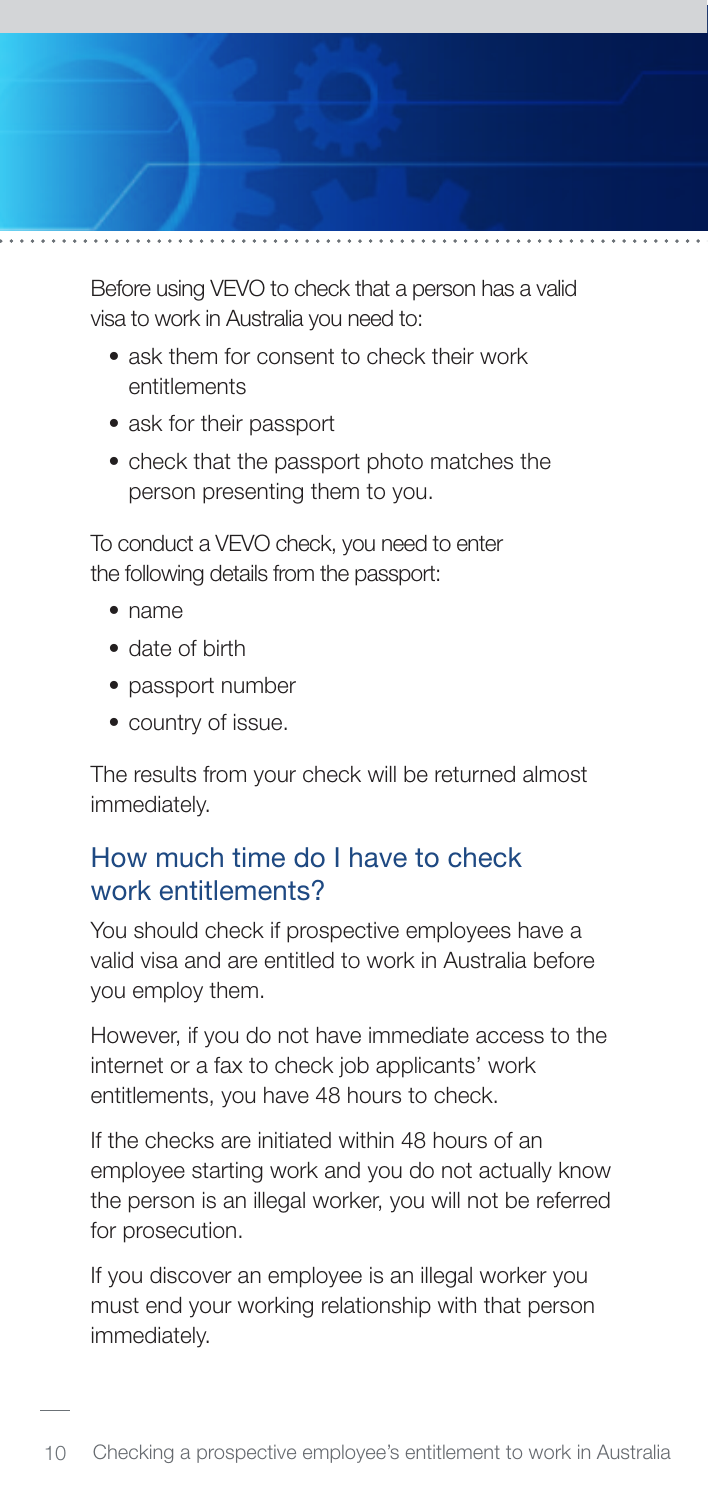

You will need proof of the employee's start time when using the 48-hour grace period for checking work entitlements.

Examples of businesses and industries that may be able to make use of the 48-hour grace period are farmers during harvest time and builders in the construction industry where large numbers of workers are employed on site. Please note that if you are operating a referral service you are not eligible for the 48-hour grace period.

## How often do I check?

Australian citizens and permanent residents need one single check at the time of employment. Temporary visa holders must be rechecked to ensure that no changes to their immigration status have occurred.

Where VEVO shows a visa expiry date, the person should be rechecked as soon as possible after that date. Where there is no visa expiry date, it is advisable for employers to check a temporary visa holder on VEVO every three months.

#### No internet access?

For employers without access to the internet, there is a toll-free Visa Entitlement Verification Faxback Service that provides written confirmation from the department of a visa holder's entitlement to work in Australia.

To use this service you will need to complete the Authority to Obtain Details of Visa Status form and fax it to 1800 505 550.

The form is available from the department's website or by calling 1800 040 070.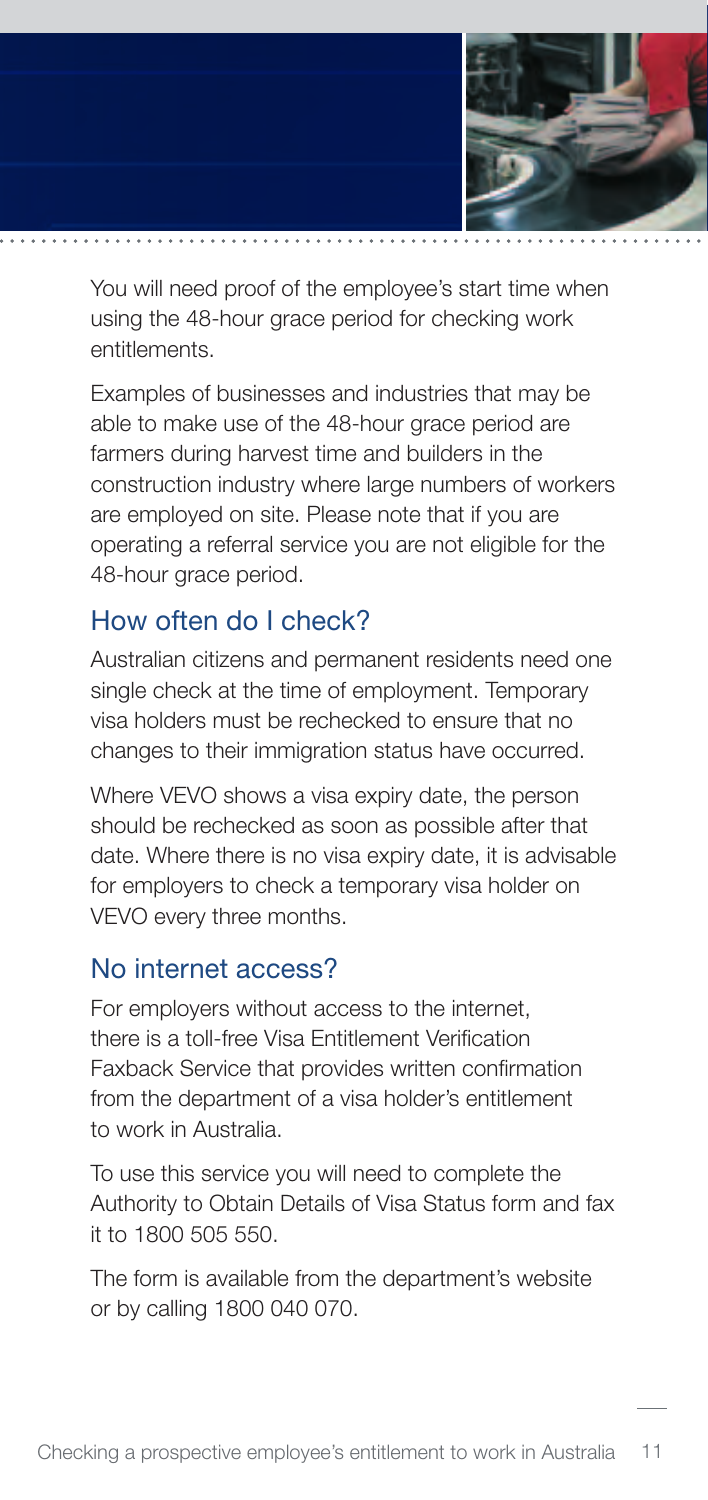## Case studies

#### Referral

Question: Alan Nguyen is a horticulturalist who obtains workers from a reputable labour hire company. One of his new staff turns out to be an illegal worker. Is Alan liable?

Answer: No. Provided the labour hire company remains the legal employer of the illegal worker Alan would not be committing an offence. In this situation the labour hire company, not Alan, may be liable. However, once Alan discovers the employee is an illegal worker he must end his working relationship with the person immediately.

To prevent this circumstance from happening in future, Alan should ask the labour hire company to provide evidence that work entitlement checks have been conducted on the people being supplied.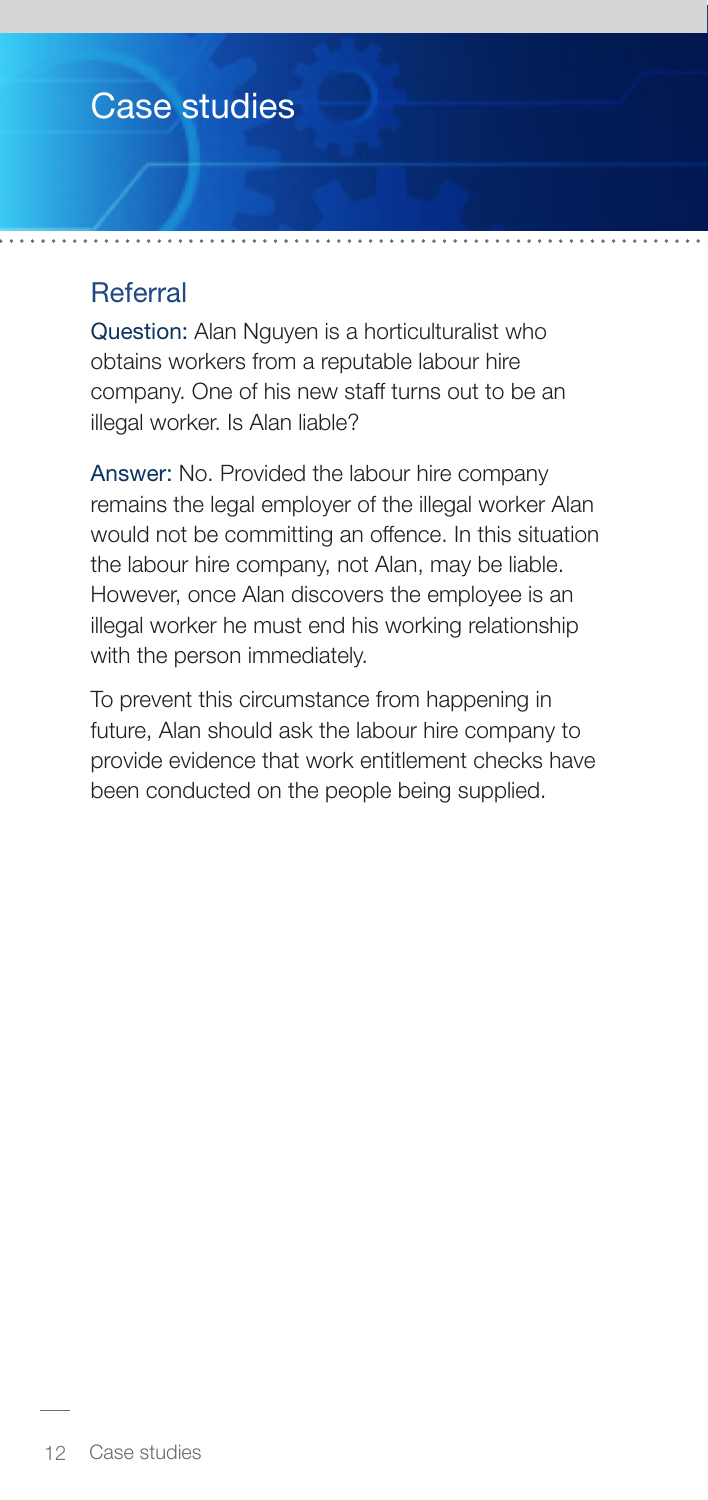

## Direct employment

Question: Bill Jones engages a person at the farm gate to pick fruit. Later that evening, after using VEVO to run a check of work entitlements, Bill discovers the person is an illegal worker. Is Bill liable?

Answer: No. Employers in certain industries who initiate work entitlement checks of new employees within 48 hours of an employee starting work, would not usually be prosecuted. However once Bill discovers that the employee is an illegal worker, he must end his working relationship with the person immediately.

Bill would also need to prove the time that the employee started work in order to get the benefit of the 48-hour grace period for checking work entitlements.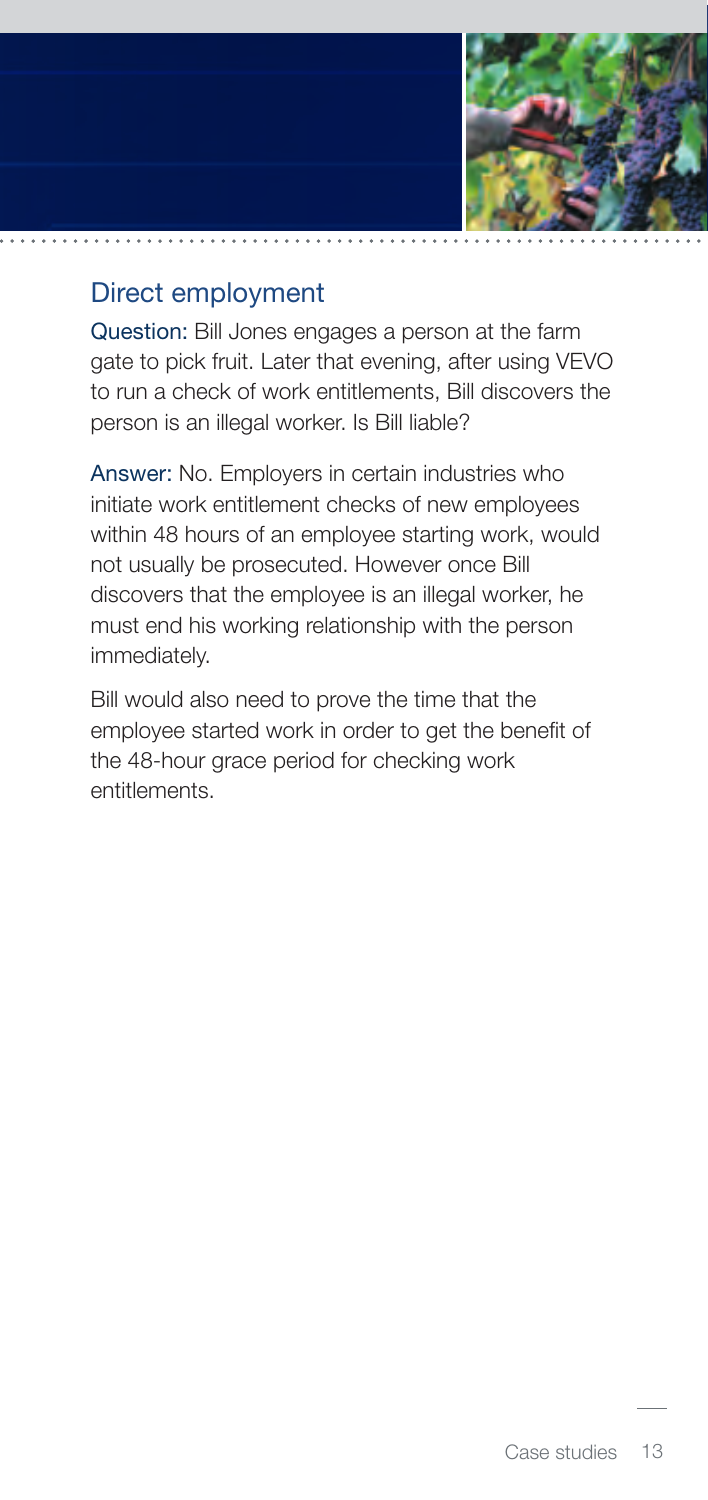Question: A person seeking work as a site labourer approaches a subcontractor Colin Robertson, at a construction site. The person mentions that he has overseas experience. Colin asks whether he has permission to work in Australia. The person says 'yes' and shows Colin his safety card. Would Colin commit an offence if the person turns out to be an illegal worker?

Answer: Colin could be found to have committed an offence in this scenario because there is a possibility that the person is an illegal worker. The possibility arises because:

- Colin operates in a high-risk industry where the department locates a significant number of illegal workers
- the person mentioned overseas experience which raises the possibility they are only visiting Australia and may not have a work visa
- taking a person at their word is not a reliable method of checking work entitlements.

However, the department would usually only consider prosecution if Colin had previously been given a warning notice for employing illegal workers, or if there were other aggravating circumstances present, such as exploitation.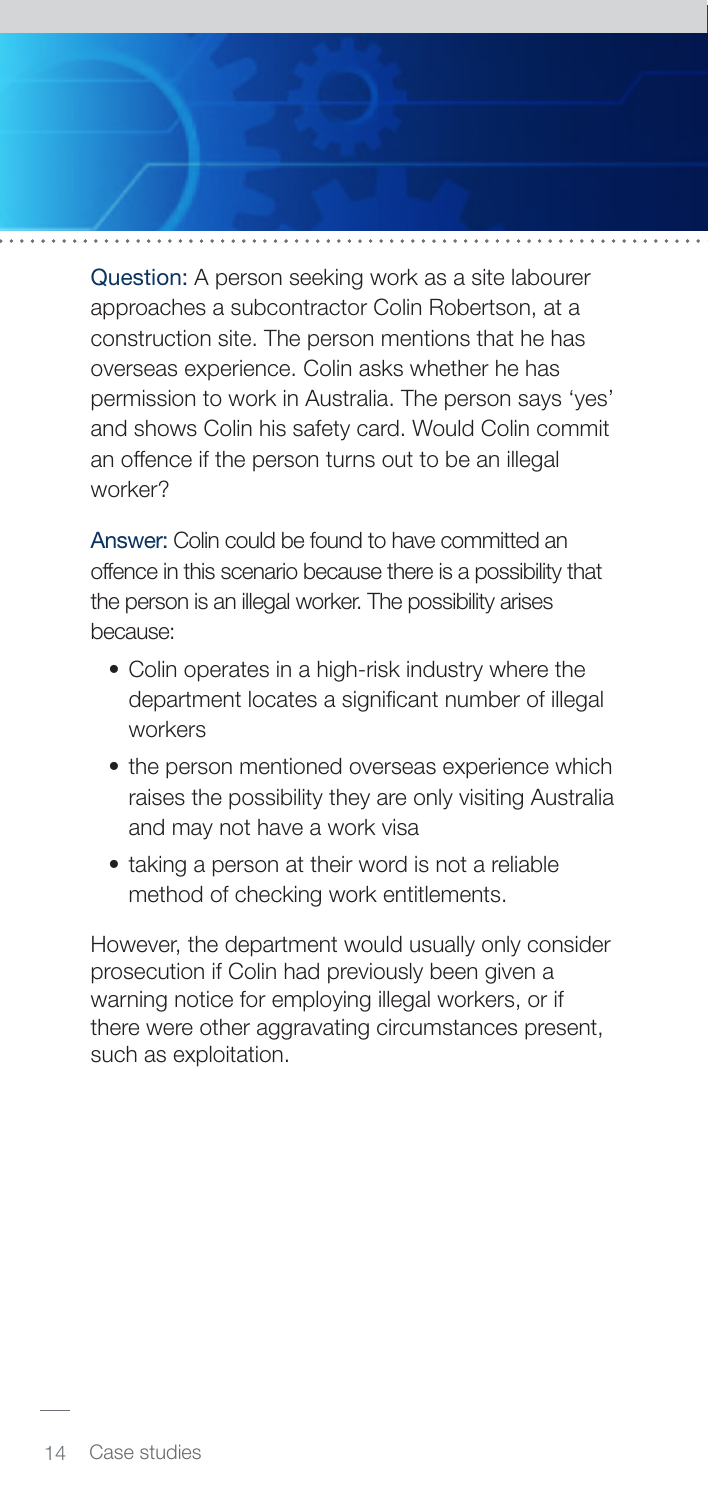

#### **Subcontractor**

Question: Jose Diaz is a head contractor who engages a plastering subcontractor with whom he has worked on many occasions. The subcontractor brings two assistants onto the work site to help him complete the job within the specified timeframe. One of the assistants is subsequently detained for overstaying his visa and as a result the subcontractor misses the deadline for completing the work. Has Jose committed the offence of allowing an illegal worker to work?

Answer: No, there is no contractual relationship between Jose and the assistants engaged by the plastering subcontractor. In this situation, the relevant work contract is between the plastering subcontractor and the assistants, and therefore the subcontractor could be found to have committed an offence.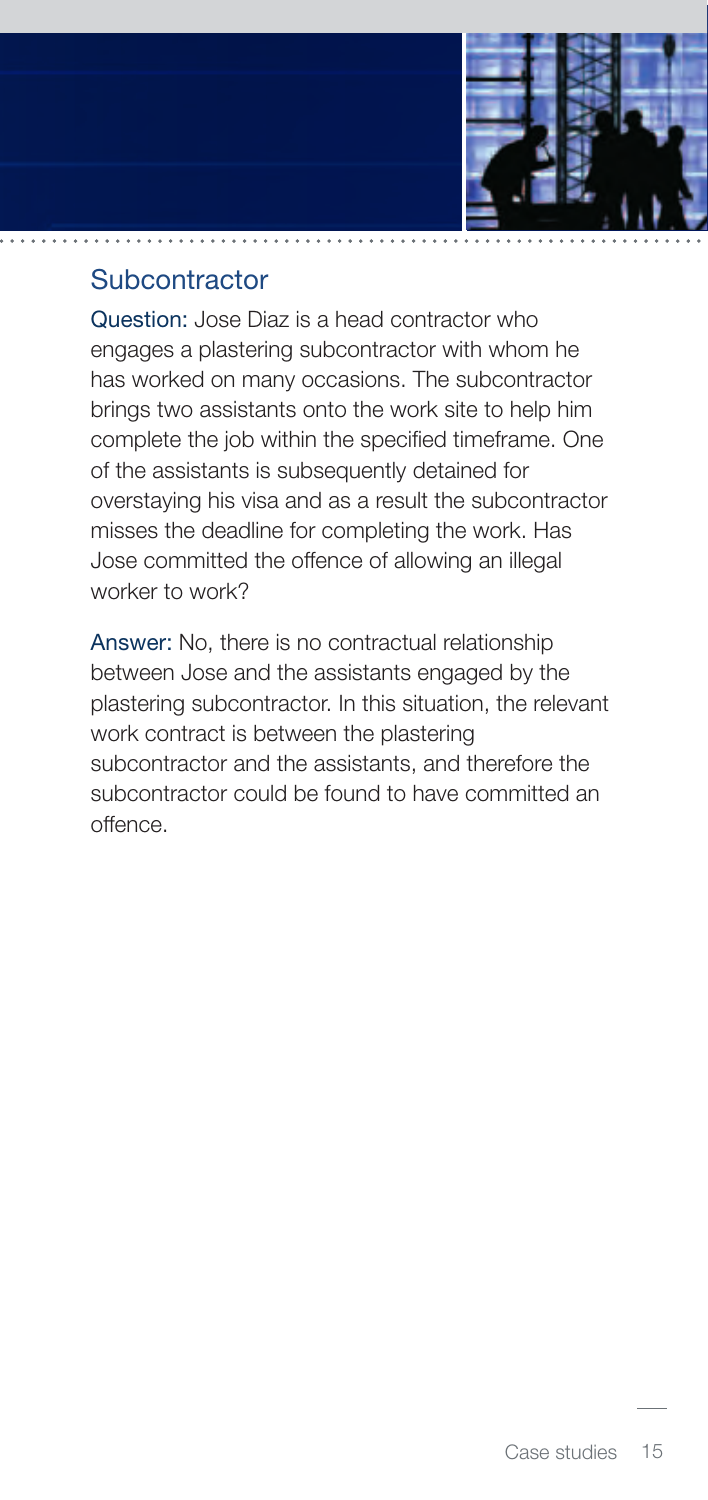#### Checking work entitlements

Question: Paul owns a busy restaurant and advertises for qualified chefs. Paul employs three new staff, two of whom are Australian citizens. The third person informs Paul that he is on a temporary work visa. One of the Australian citizens presents an Australian passport, confirming his entitlement to work. The other Australian citizen presents a birth certificate issued after 20 August 1986, which states both parents were born in Australia, also confirming his entitlement to work.

The third job applicant claims she was granted a Working Holiday visa. She supplies an Australian driver's licence and tax file number and promises to bring in her passport so that Paul can conduct a work entitlement check using VEVO. After several weeks and a number of reminders, the employee does not produce her passport or work visa. Two months later the employee is detained by the Department of Immigration and Citizenship as a long term visa overstayer. Would Paul have committed an offence under the Employer Sanctions legislation?

Answer: Paul could be found to have committed an offence in this case because there is a possibility the employee is an illegal worker. Paul also operates in a high-risk industry where the department locates a significant number of illegal workers. Paul should have ceased the person's employment until her entitlement to work had been verified. An Australian driver's licence and tax file number are not evidence of work entitlements. The department would usually only consider prosecuting Paul if he had previously been given a warning notice for employing illegal workers, or if there was evidence of exploitation.

*All the names in these case studies are fictitious and have been created to demonstrate potential scenarios.*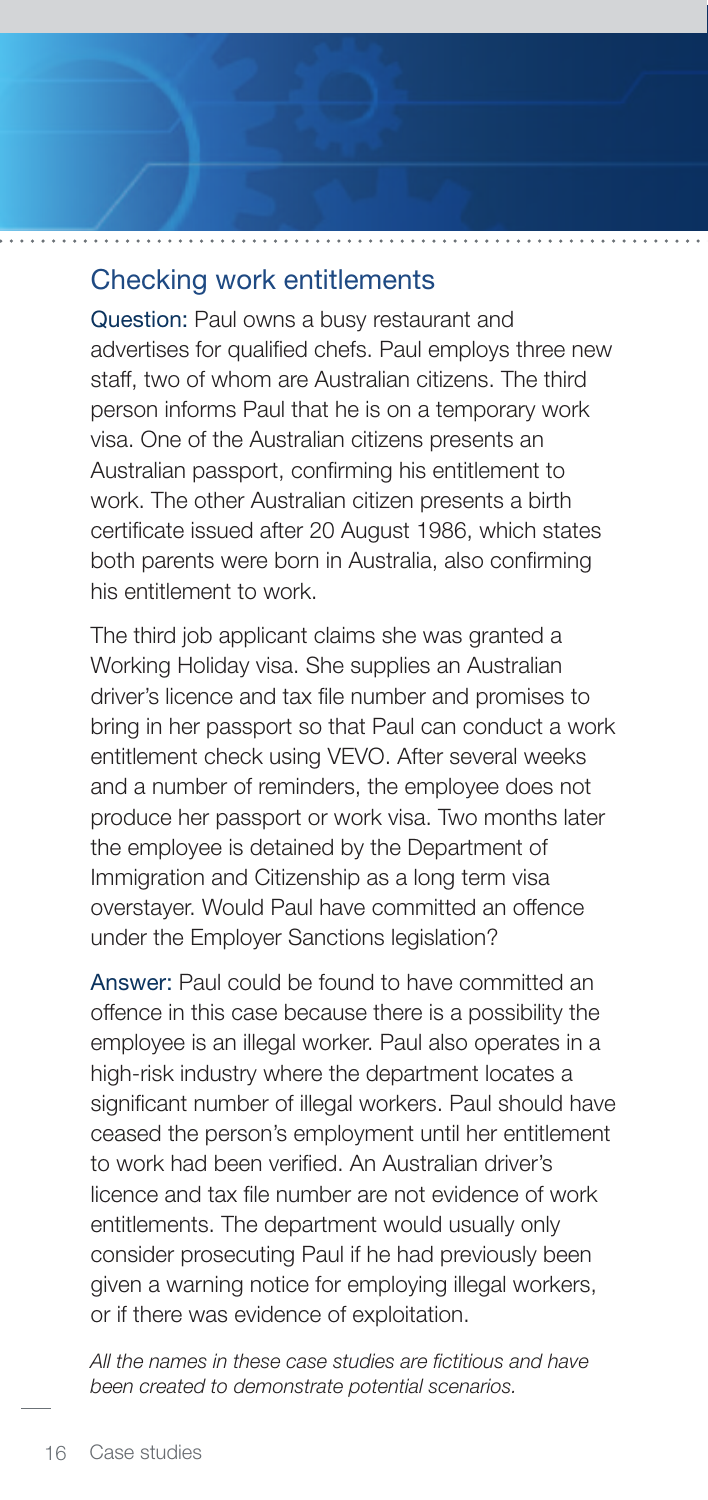## Work entitlement checklist

#### Is the person an Australian citizen?

- Yes. Go to 'Checking Australian citizens'.
- $\Box$  No. Go to 'Checking visa holders '.

#### Checking Australian citizens

Confirm an Australian citizen's entitlement to work by sighting one of the following:

- Australian passport
- Australian citizenship certificate or certificate of evidence of Australian citizenship and another form of photo identification such as a drivers licence
- Full Australian birth certificate for a person born before 20 August 1986 and another form of photo identification such as a drivers licence
- $\Box$  Full Australian birth certificate for a person born on or after 20 August 1986, showing that at least one parent was born in Australia and another form of photo identification such as a drivers licence.

If job applicants cannot provide evidence of their entitlement to work in Australia they should be referred to the nearest office of the Department of Immigration and Citizenship (DIAC) to obtain the necessary evidence.